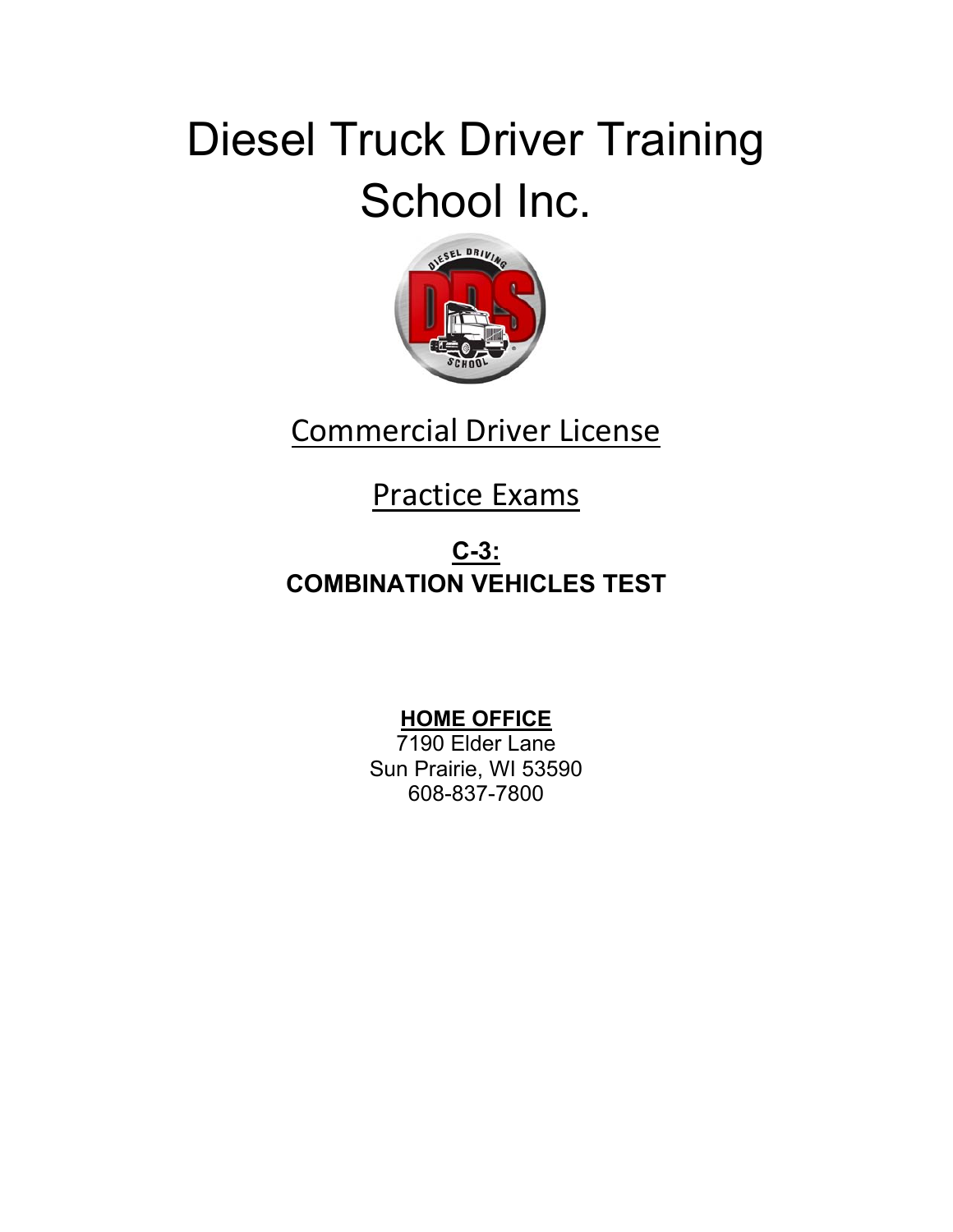#### **COMBINATION VEHICLES TEST**

- 1. Compared to a straight truck or bus, there are \_\_\_\_\_\_\_\_\_\_ things to inspect on a combination vehicle.
	- A. Fewer
	- B. The same number of
	- C. More
- 2. How much space should be between the upper and lower fifth wheel after coupling?
	- A. Just enough to see light through
	- B. None
	- C. About 1/4 inch
- 3. When backing a tractor under a trailer, you should:
	- A. Always use the lowest reverse gear
	- B. Always approach the trailer at a slight angle
	- C. Do it quickly to ensure that the kingpin is locked into the fifth wheel
- 4. When you get ready to back under a trailer, you should line up:
	- A. The kingpin with the edge of the driver's side locking jaw
	- B. The left rear outer dual wheel with the kingpin
	- C. Directly in front of the trailer
- 5. The air leakage rate for a combination vehicle (engine off, brakes off) should be less than **psi per minute**.
	- A. 3
	- B. 2
	- $C. 1/2$
- 6. To stop a trailer skid, you should:
	- A. Use the trailer hand brake
	- B. Counter-steer
	- C. Release the service brakes
- 7. Before you back under a trailer, make sure the:
	- A. Trailer brakes are locked
	- B. Air supply knob is in
	- C. Air brakes are off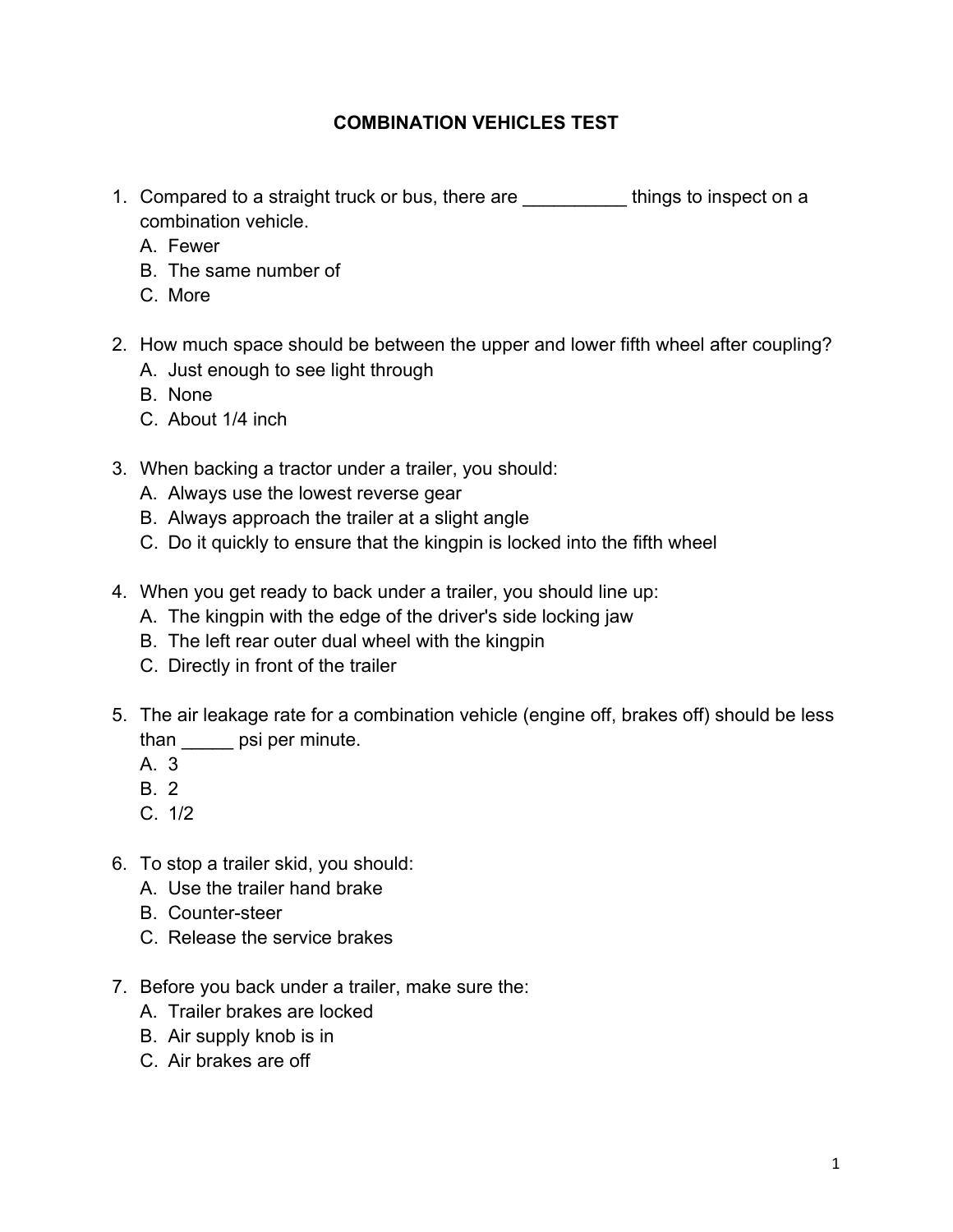- 8. There are 2 things that a driver can do to prevent a rollover. They are (1) Go slowly around turns; and (2):
	- A. Keep both hands firmly on the steering wheel
	- B. Keep the cargo as close to the ground as possible
	- C. Keep the fifth wheel free play as small as possible
- 9. After the trailer has been coupled to the tractor, the tractor protection control valve should be placed in the position.
	- A. Down
	- B. Up
	- C. Normal
- 10. When uncoupling a trailer, after you have shut off the trailer air supply and locked the trailer brakes, you should:
	- A. Back up gently to ease pressure on the fifth wheel locking jaws and then apply the tractor parking brakes
	- B. Begin to lower the trailer landing gear
	- C. Immediately put on your tractor parking brakes
- 11. After you lock the kingpin into the fifth wheel, you should check the connection by:
	- A. Pulling forward 30 feet, turning right and left
	- B. Pulling the tractor ahead sharply to release the trailer
	- C. Pulling the tractor ahead gently with the trailer brakes locked
- 12. If you cannot make a turn without entering another traffic lane, you should:
	- A. Turn wide before you start your turn
	- B. Turn wide as you complete your turn
	- C. Not make the turn go to another place where you will not have to cross into another lane
- 13. Loss of air pressure in the emergency line causes:
	- A. The relay valve to close
	- B. The trailer's emergency brakes to come on
	- C. An increase in air pressure to the service line
- 14. You have coupled with a semitrailer. Where should you put the front trailer supports before driving away?
	- A. Raised 1/2 way with the crank handle secured in its bracket
	- B. Fully raised with the crank handle secured in its bracket
	- C. Raised 3/4 way with the crank handle removed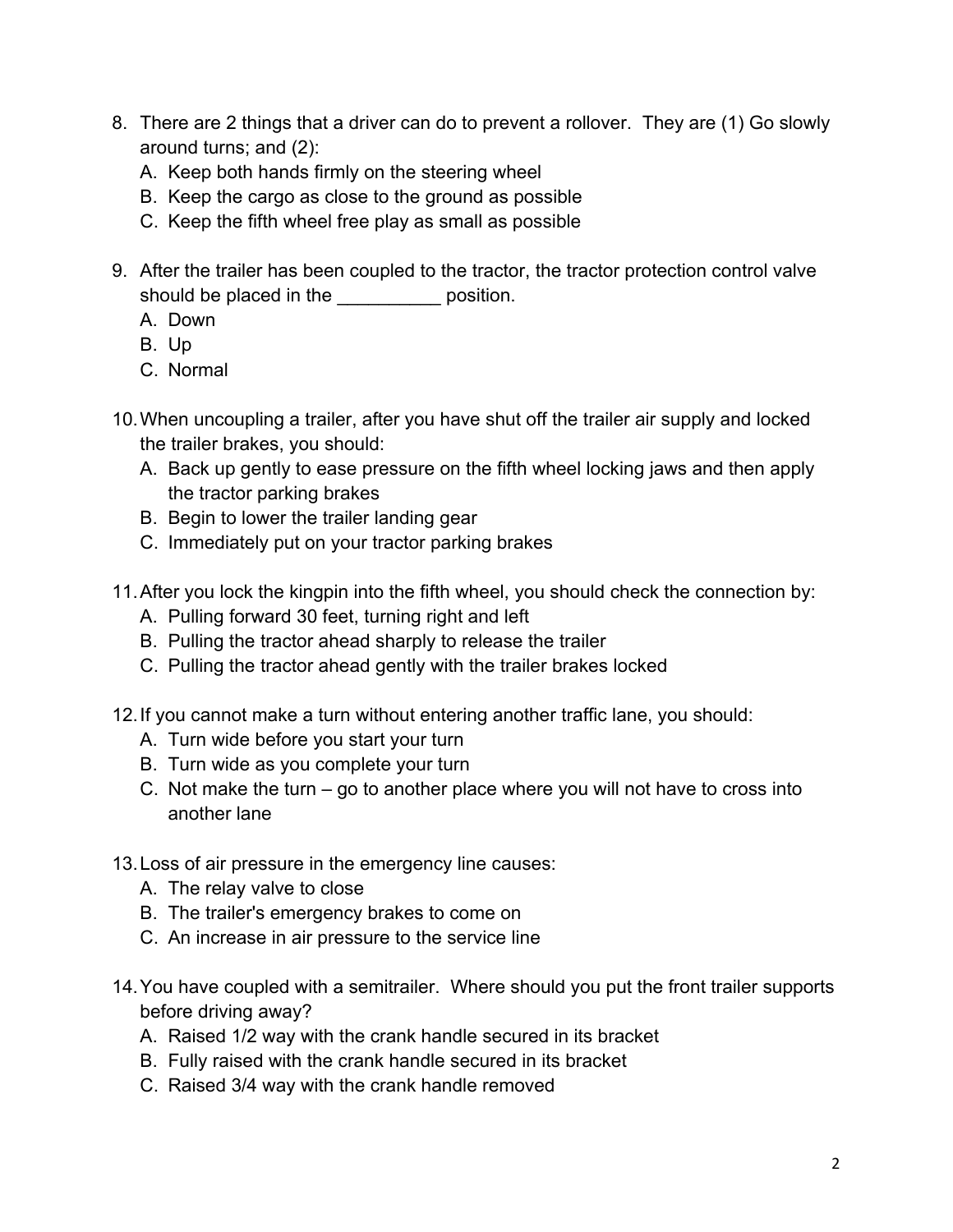- 15. In normal driving, some drivers use the hand valve before the brake pedal to prevent a jackknife. Which of these statements is true?
	- A. It should not be done
	- B. It results in less skidding than using the brake pedal alone
	- C. It is the best way to brake and keep the truck in a straight line
- 16. The tractor protection valve will close and the trailer emergency brakes will come on immediately when there is a major leak in the **Example 20** brake line.
	- A. Parking
	- B. Service
	- C. Emergency
- 17. You have a major leak in the service line and you put on the brakes. Service air pressure will escape and cause the:
	- A. Trailer tank pressure to be lost
	- B. Trailer emergency brakes to come on
	- C. Tractor spring brakes to lock on
- 18. What will happen if the air lines are crossed when you hook to an old trailer?
	- A. If the trailer has no spring brakes, you could drive away but you would not have trailer brakes
	- B. The hand valve will apply the tractor brakes instead of the trailer brakes
	- C. The brake lights will not come on when you press the brake pedal
- 19. Why should you lock the tractor glad hands to each other (or dummy couplers) when you are not towing a trailer?
	- A. The connected brake circuit becomes a back-up air tank
	- B. If you didn't, you could never build system pressure
	- C. It will keep dirt and water out of the lines
- 20. You have pushed in the trailer supply valve. You should not move the tractor until the whole air system is:
	- A. At normal pressure
	- B. Empty
	- C. Between 60 and 80 psi